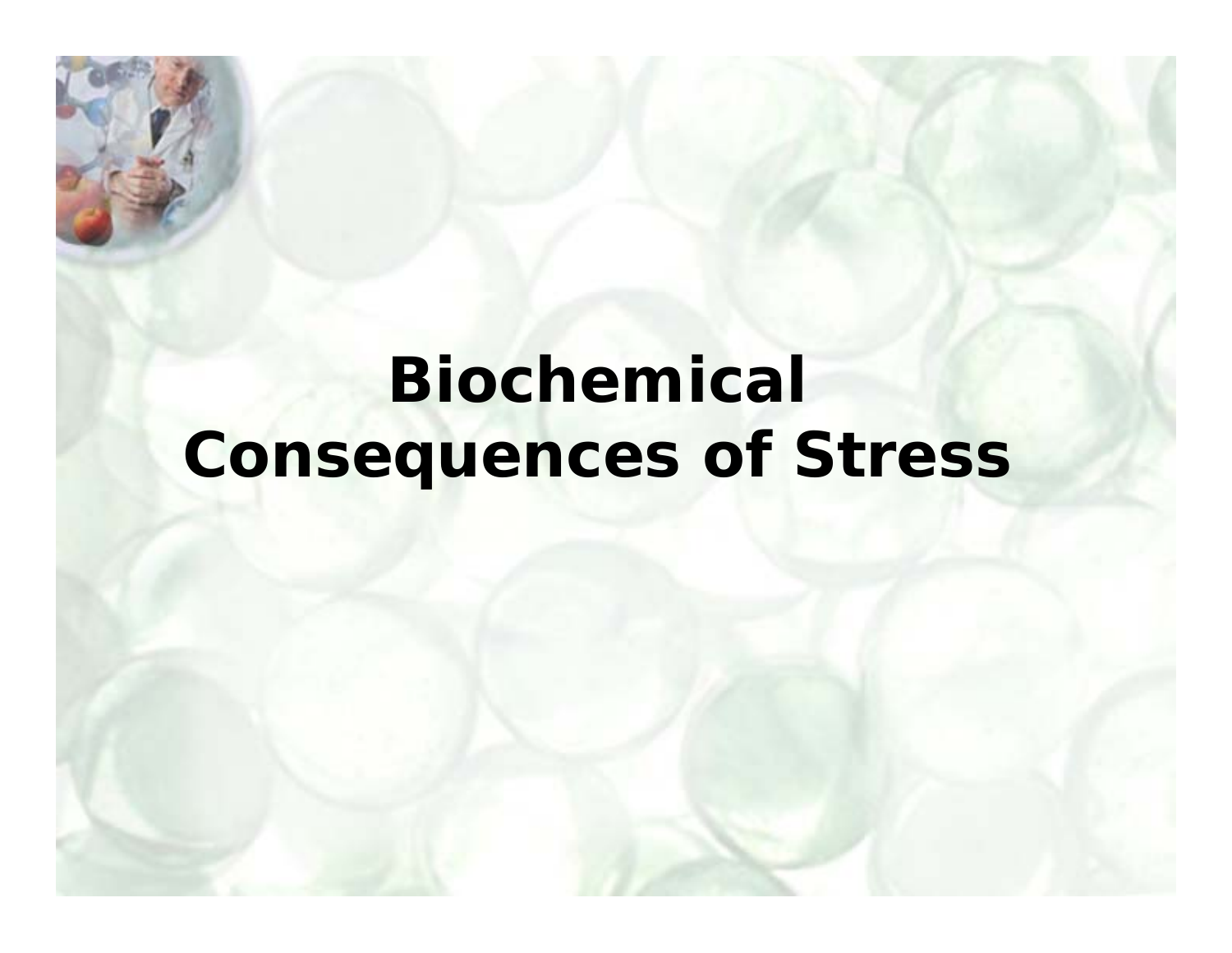### **What is Stress?**

#### Any Change to Your Physiology

- Acute infection
- Chronic disease
- Cellular inflammation
- –Sleep deprivation
- Exercise
- –Environmental change
- –Low blood sugar
- Emotions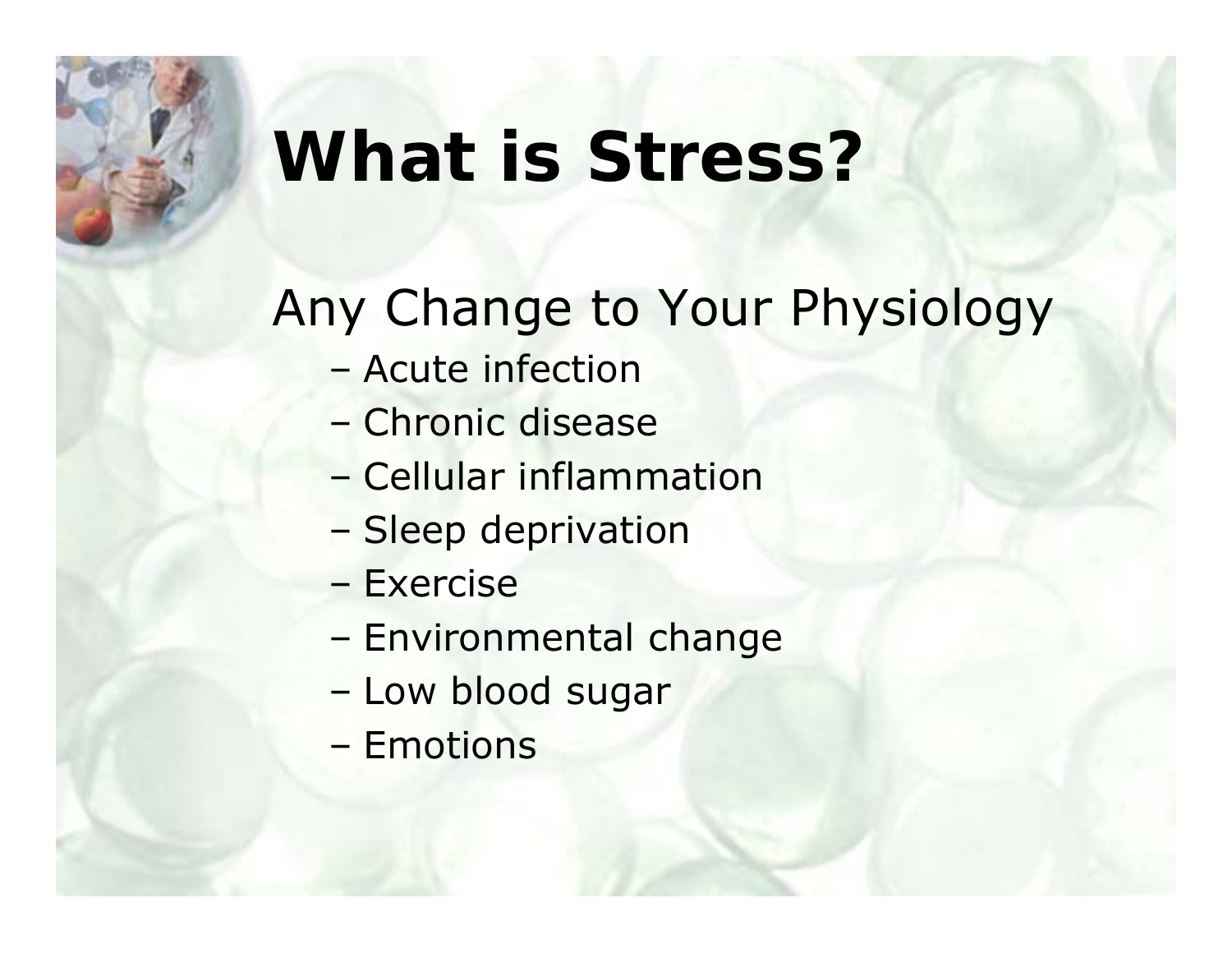#### **Excess Cortisol is Secreted in Response to Chronic Stress**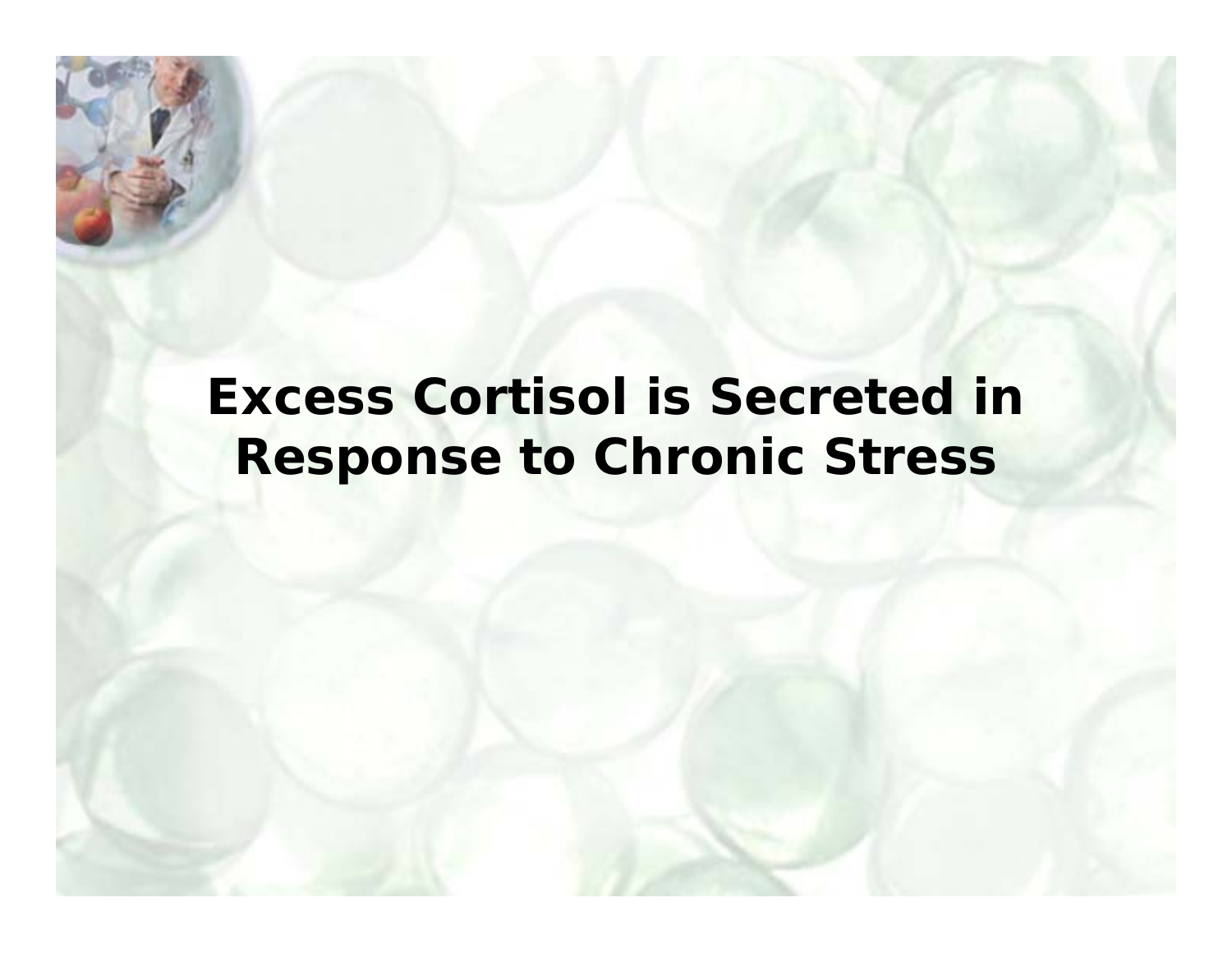# **Cortisol is Really An Anti-Stress Hormone**

Reduces production of proinflammatory eicosanoids

But if the body is making too many pro-inflammatory eicosanoids, cortisol levels will increase

Increases in cortisol can be organ specific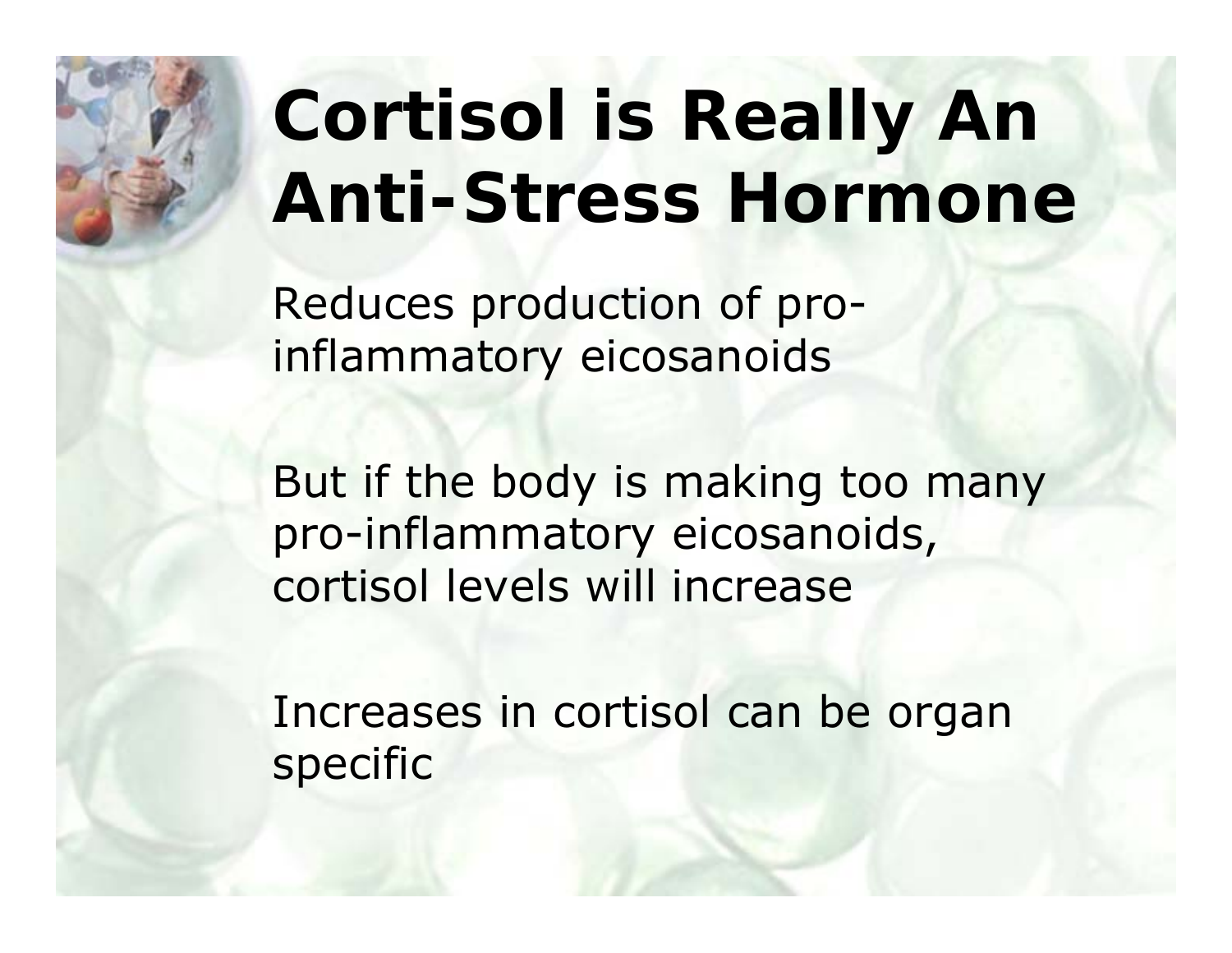# **Hormonal Effects of Excess Cortisol**

#### Makes You Fatter

– Increased Insulin Resistance Makes You Sicker – Inhibition of the Immune System Makes You Dumber – Neural Cell Death

Makes You Age Faster

– All of the above mechanisms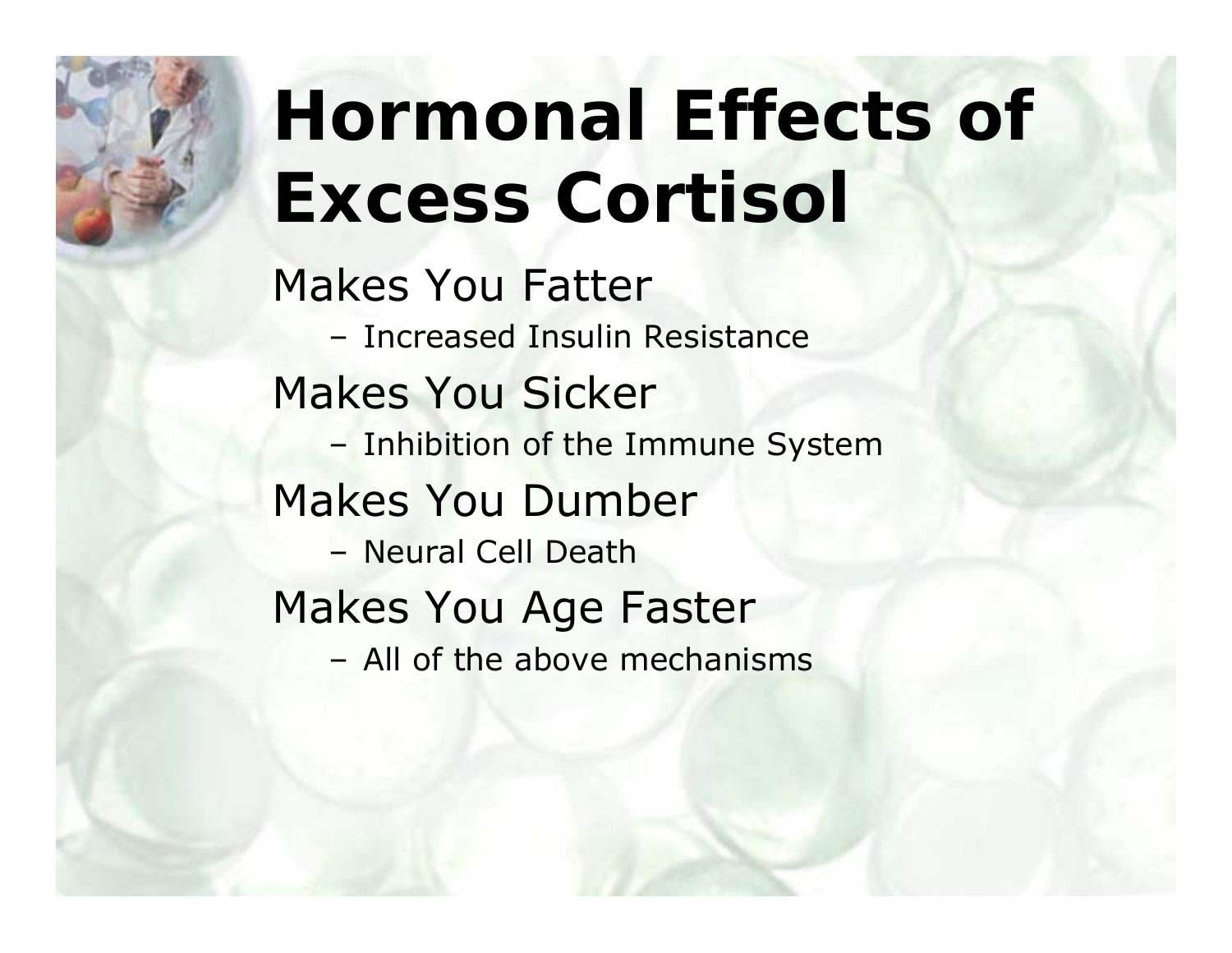# **Conditions Associated with Excess Cortisol**

Insulin resistance Fat accumulation Thinning skin Cognitive loss **Obesity** Heart disease Cancer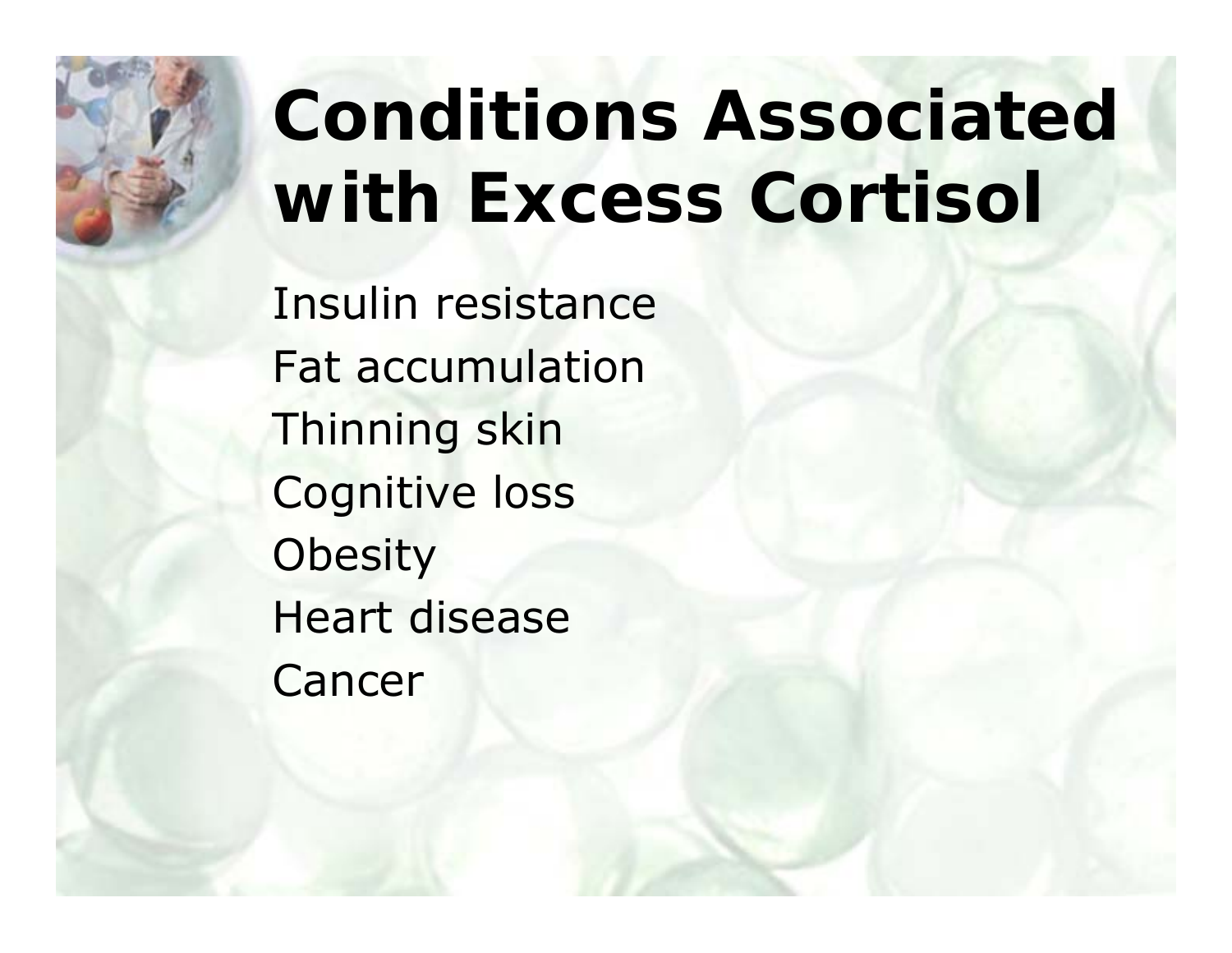# **Cortisol-Obesity Connection**

Blood levels can be normal

Adipose levels can be highly elevated

– Body's attempt to reduce adipose tissue inflammation

#### Body fat is correlated lack of ability to handle stress

– McInnis et al. Brain Behavior Immun 42: 33 (2014)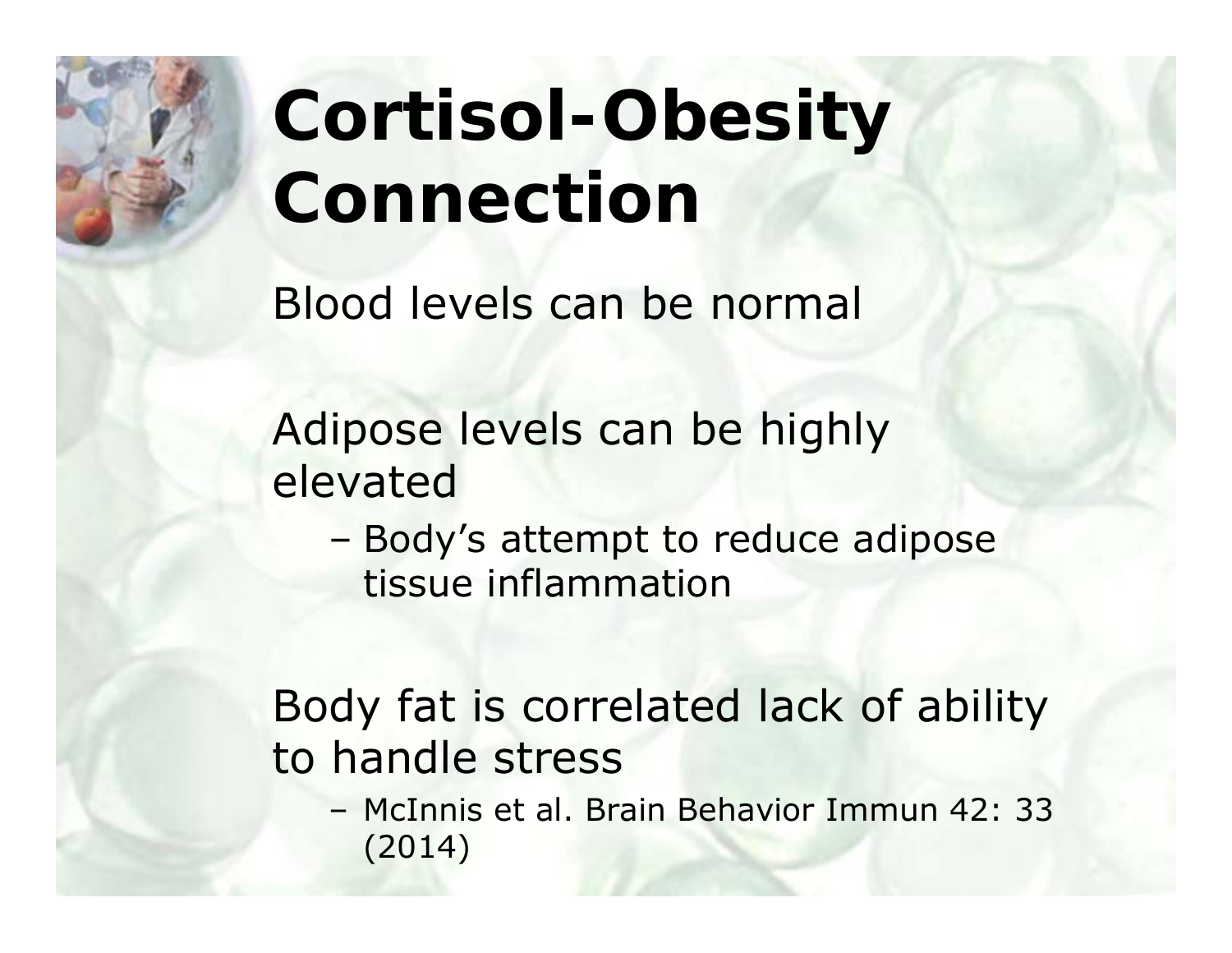#### **Stress and Inflammation** Increased sympathetic activation activates NF-κB

NF-<sup>κ</sup>B increases gene expression of inflammatory cytokines

- IL-6
- Increase in CRP

Increased stress and chronic disease–Cohen et al. PNAS 106: 5995(2012)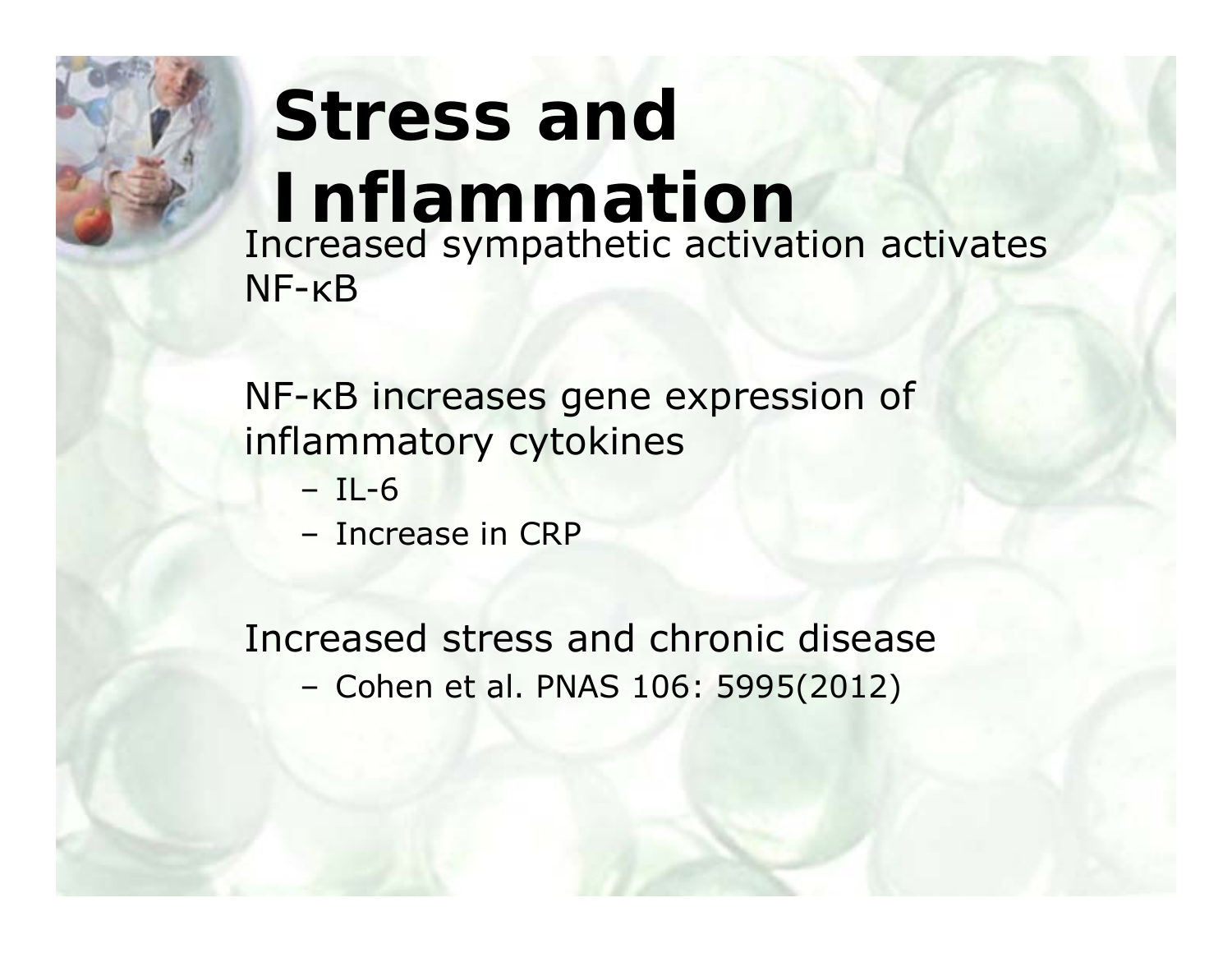**Psychological Risk Factors Associated with Increased Inflammation in Healthy, Young Adults**

> Depression ( $p < 0.01$ ) Anger ( $p < 0.05$ ) Hostility ( $p < 0.01$ )

Suarez Psychosomatic Med 66:684 (2004)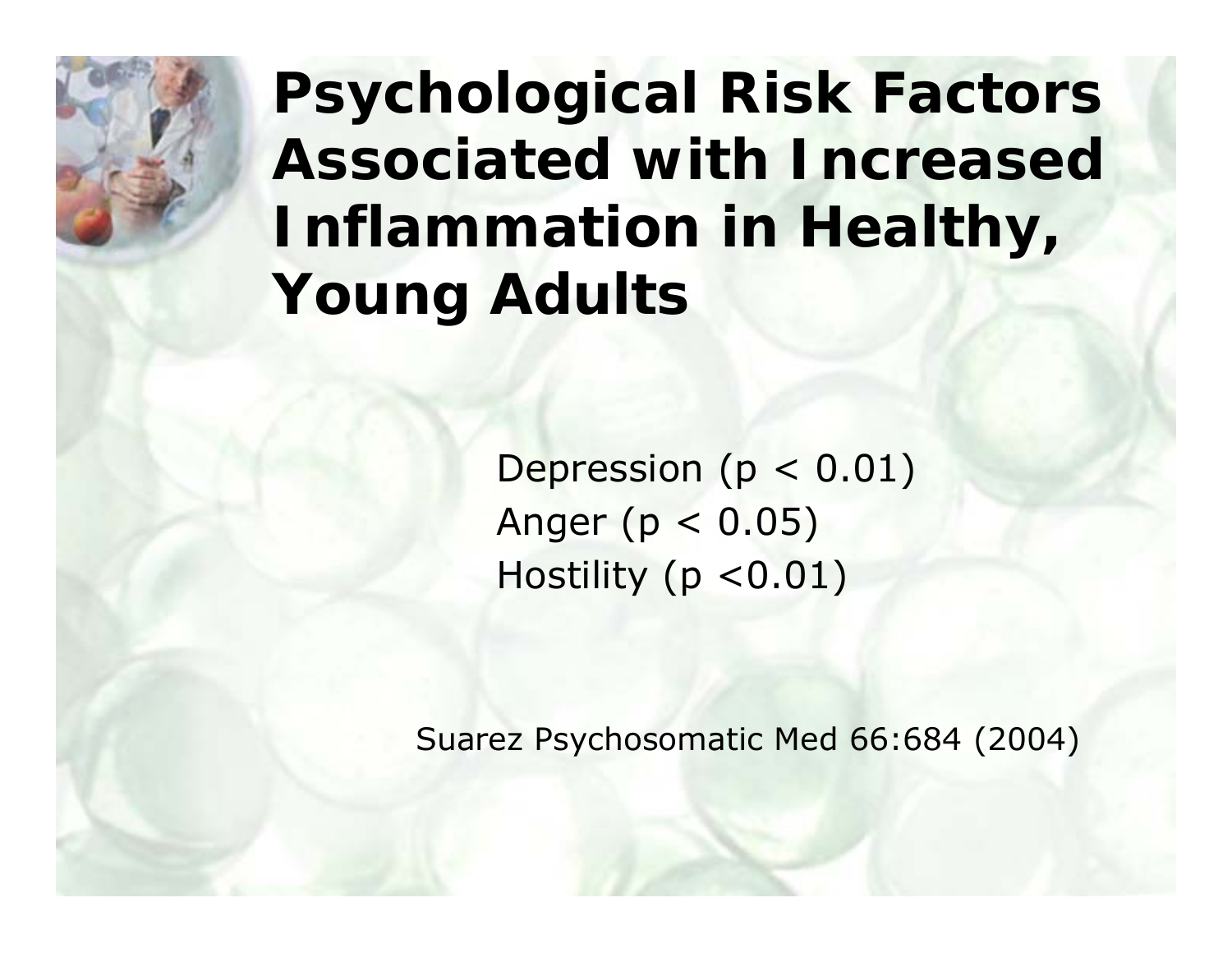

# **Effects of Sleep Deprivation**

Increased cortisol secretion

Increased insulin resistance

Increased weight gain

Decreased cognition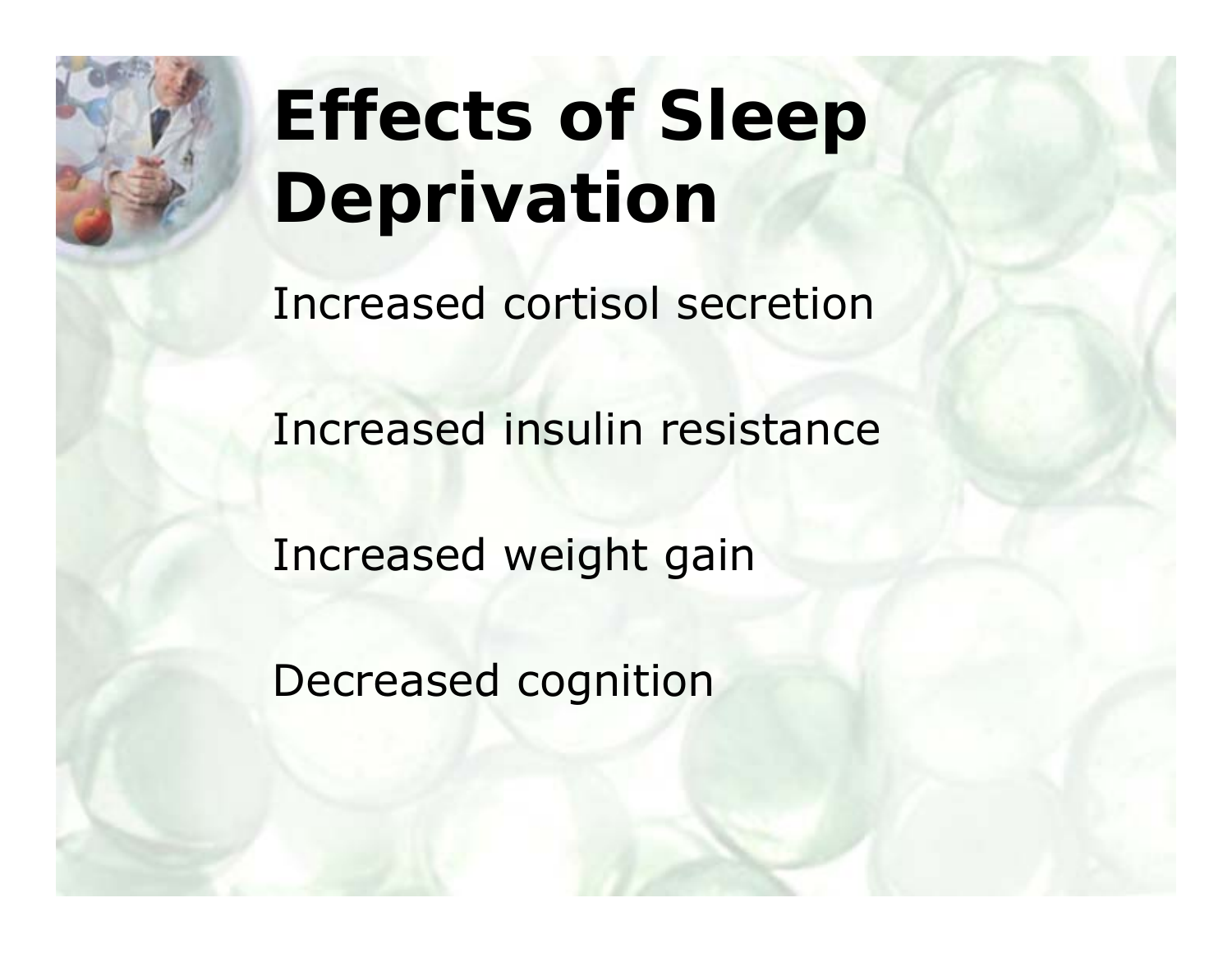## **Can Anti-Inflammatory Nutrition Overcome Effects of Sleep Deprivation?**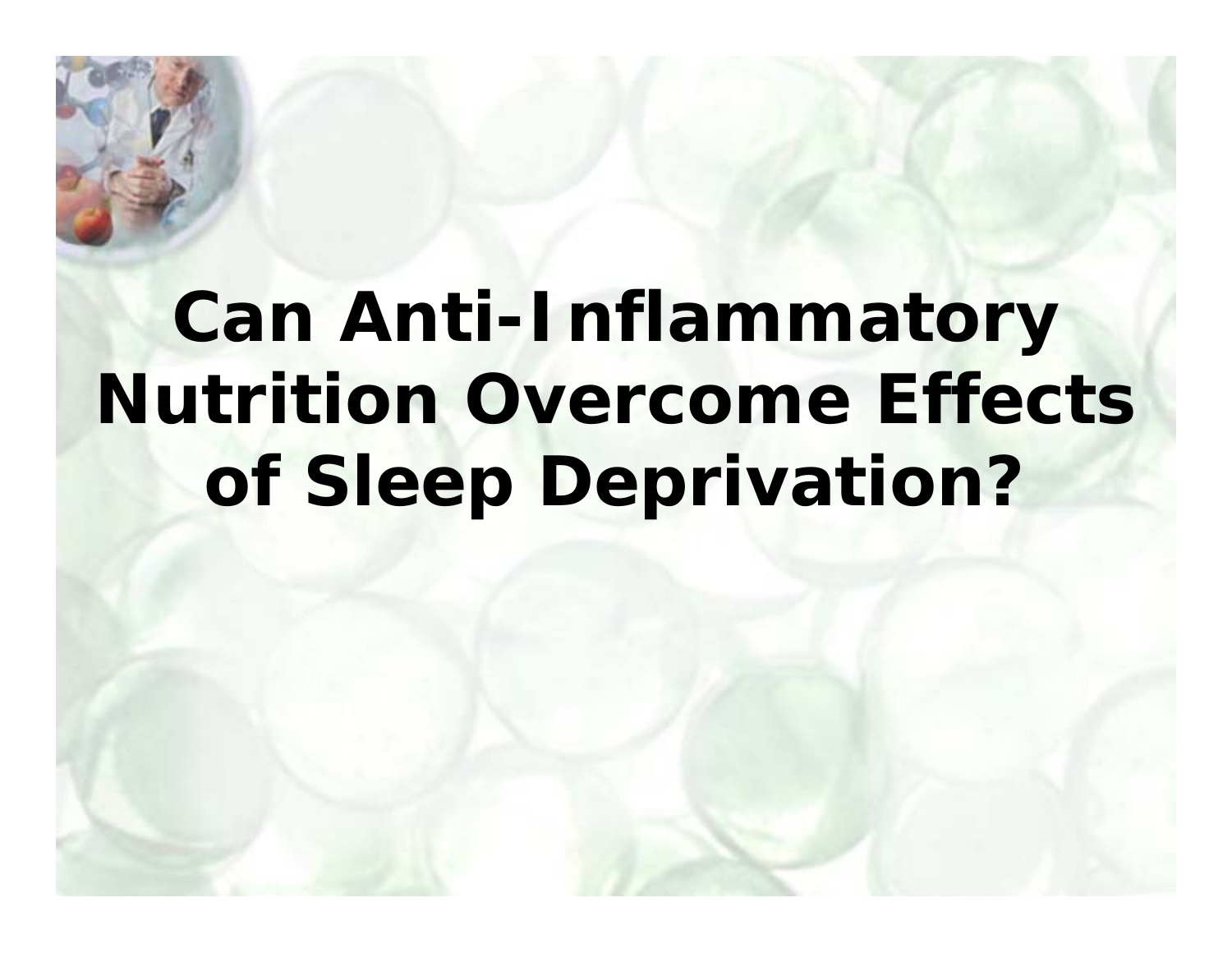# **Subjects (n=16)**

|                               | Group A | Group Z |
|-------------------------------|---------|---------|
| Average Age                   | 27.8    | 26.8    |
| Average Weight (kg)           | 71.8    | 74.55   |
| % Male                        | 60      | 60      |
| $\sqrt%$ Female               | 40      | 40      |
| Average BMI at start          | 24.25   | 24.36   |
| Average % Body Fat at         | 19.01   | 20.48   |
| start                         |         |         |
| % Caucasian                   | 50      | 33      |
| % Hispanic                    | 20      | 33      |
| % Asian                       | 10      | 11      |
| % Other (Indian, Black)       | 20      | 22      |
| Average # consec hrs          | 4.68    | 4.78    |
| sleep                         |         |         |
| <b>Average activity level</b> | 6.12    | 4.42    |
| Average AA/EPA start          | 10.8    | 18.29   |
| Average RMR at start          | 1637    | 1800    |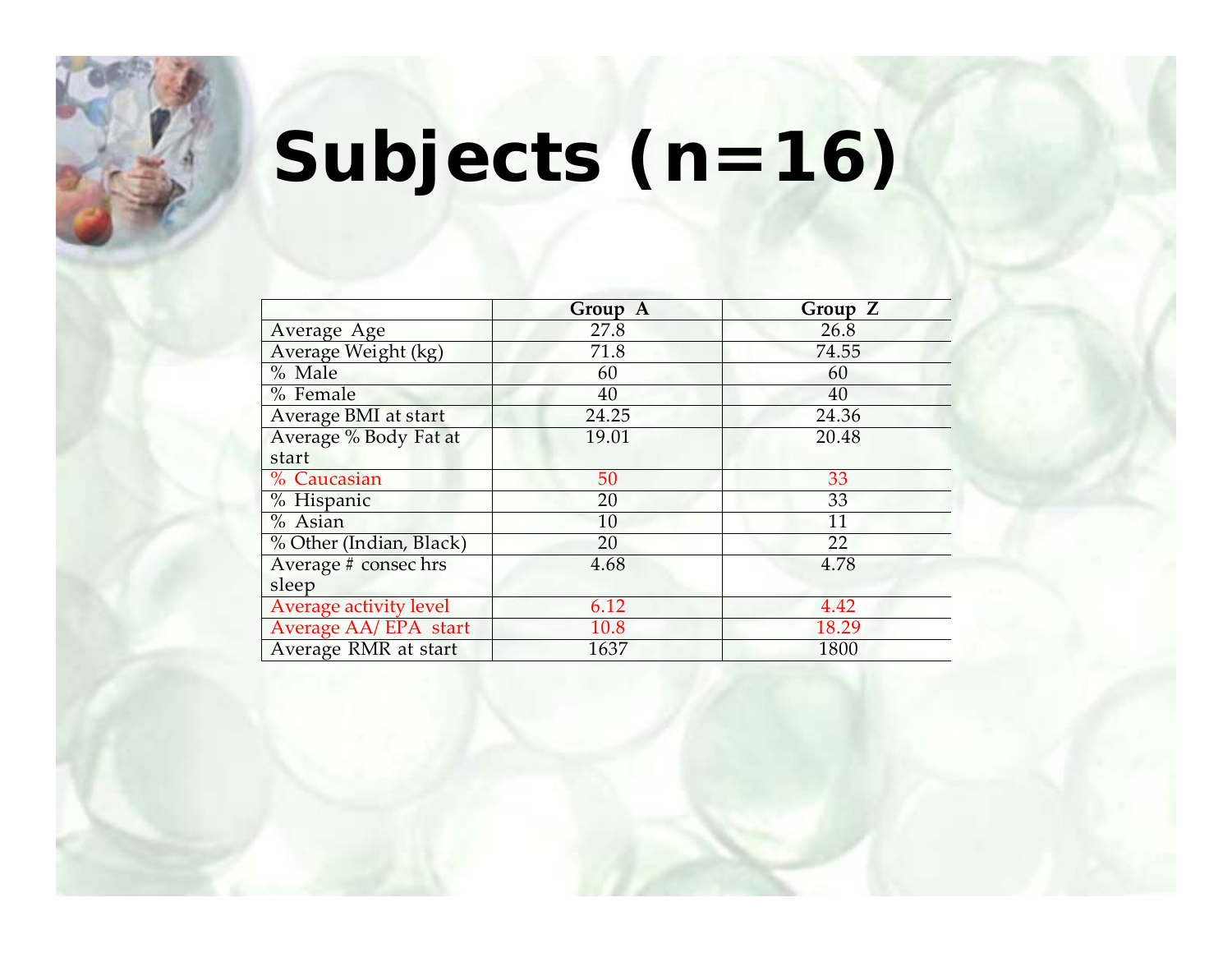### **Inflammation**



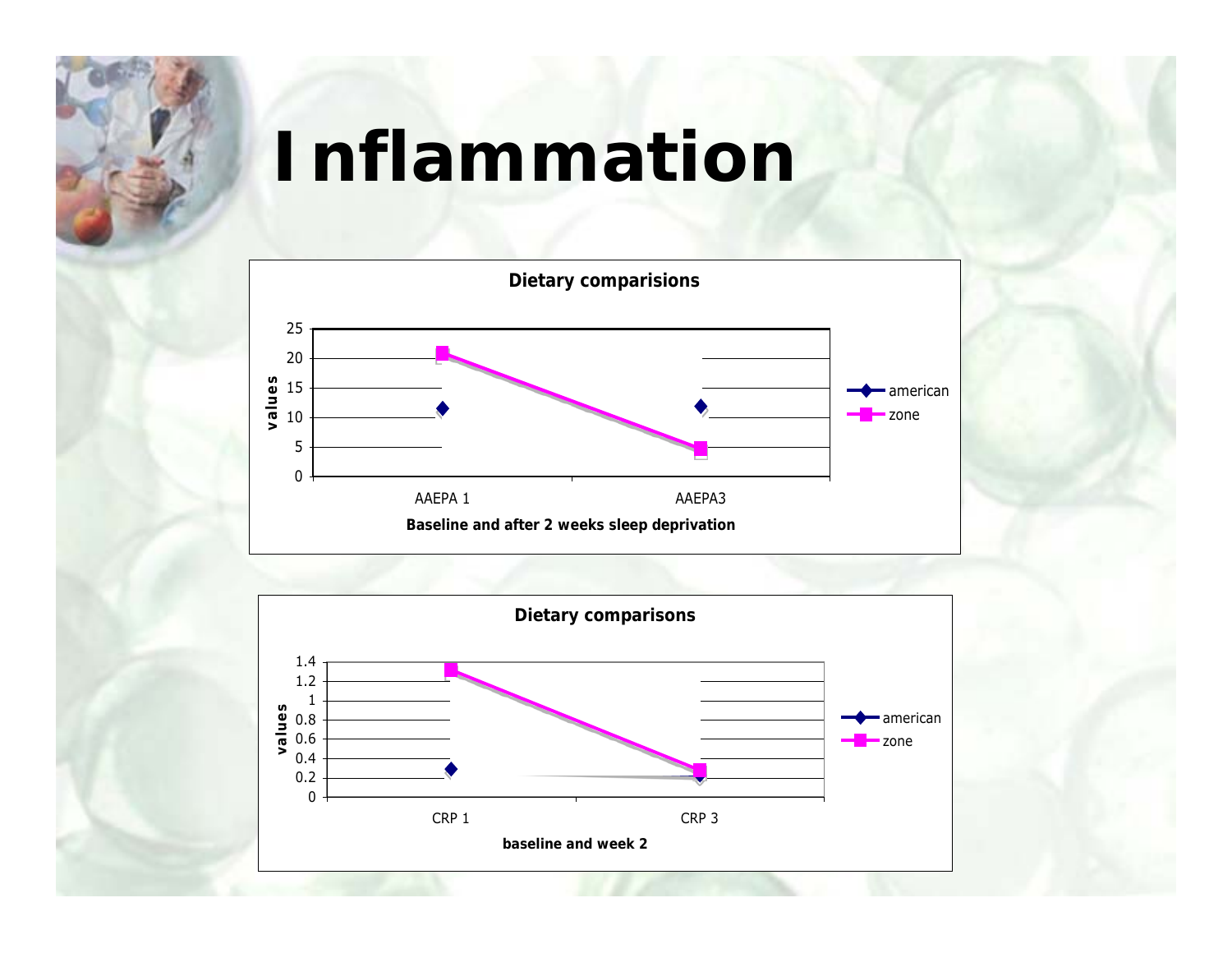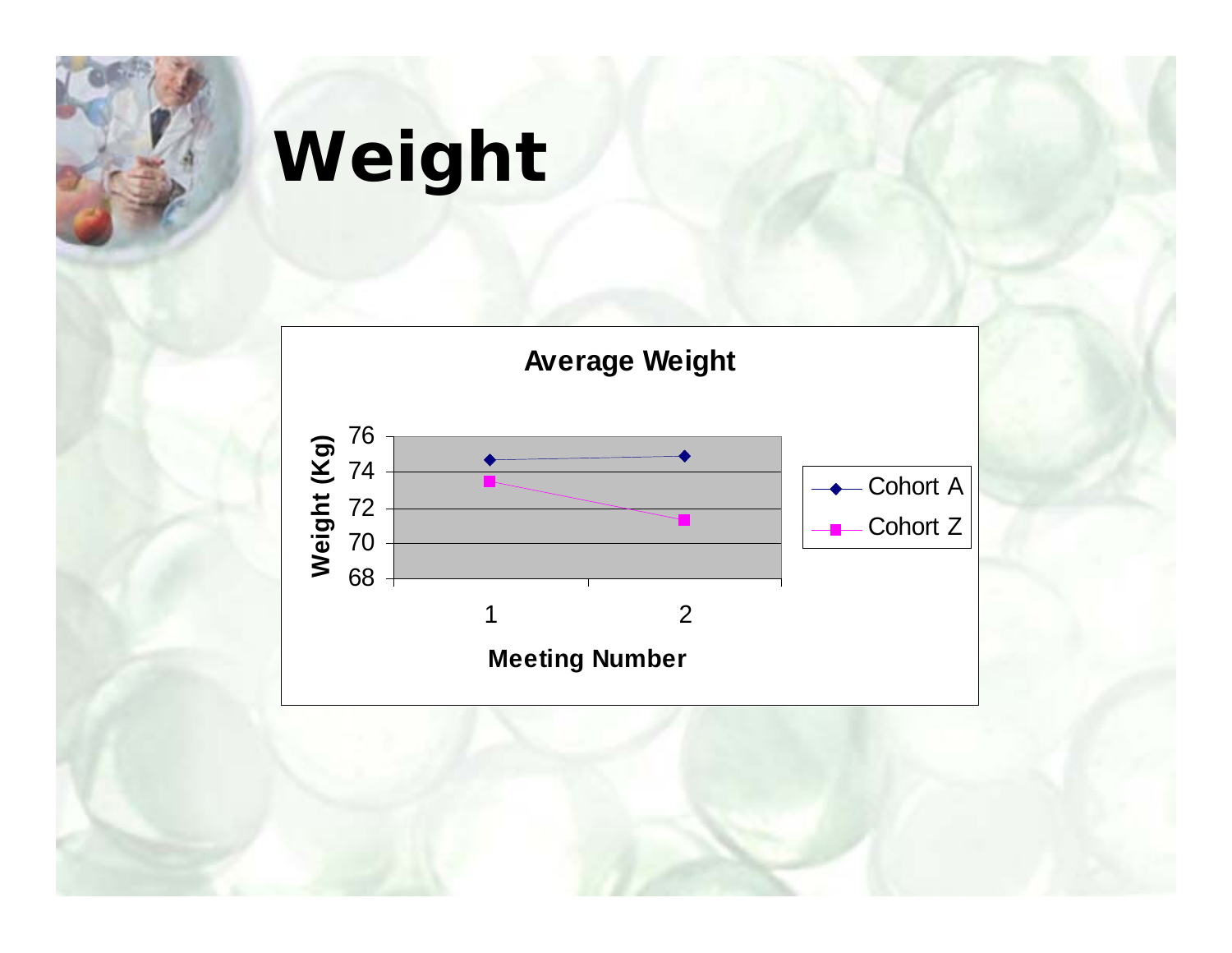### **Waist Circumference**

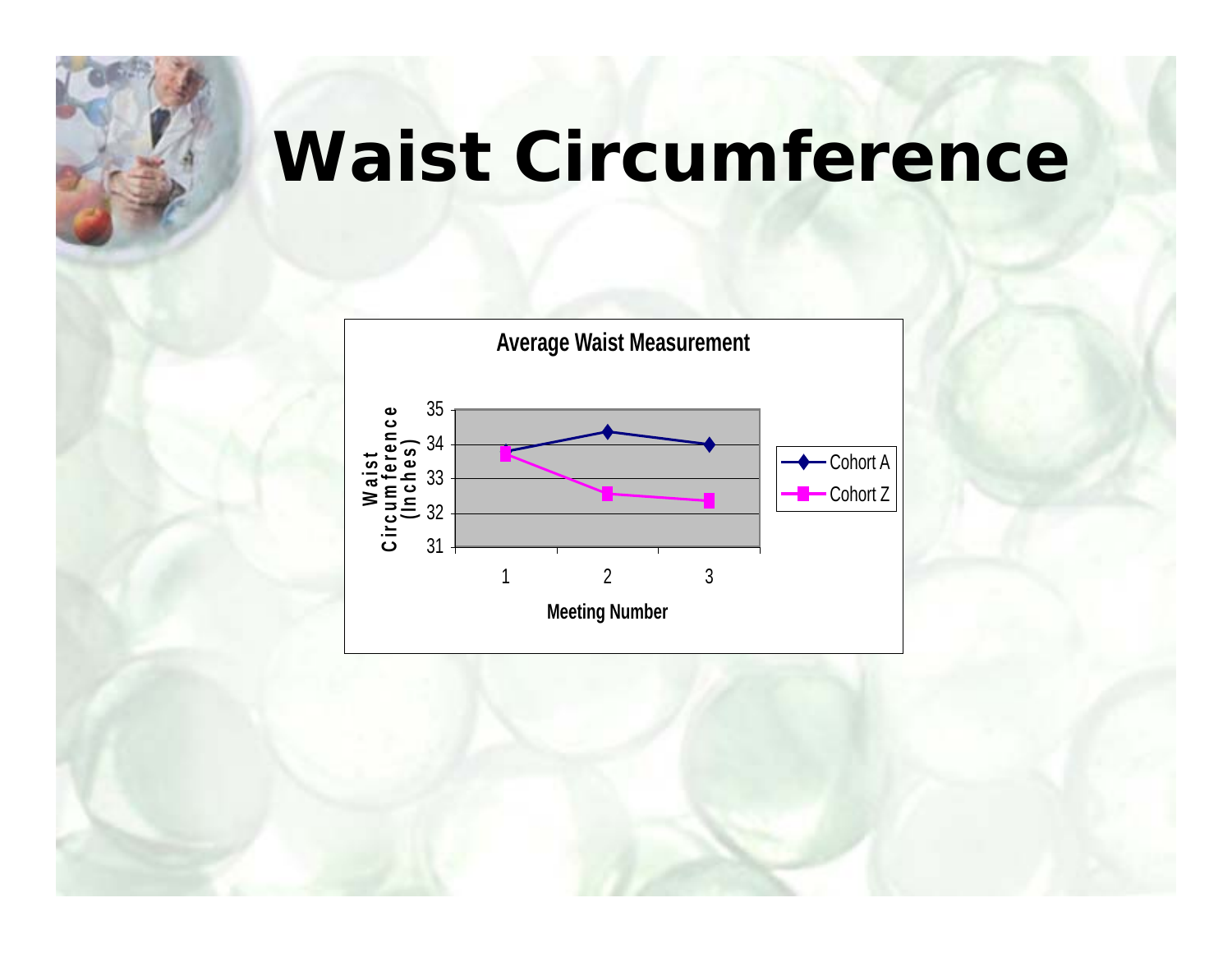# **Physical Activity**

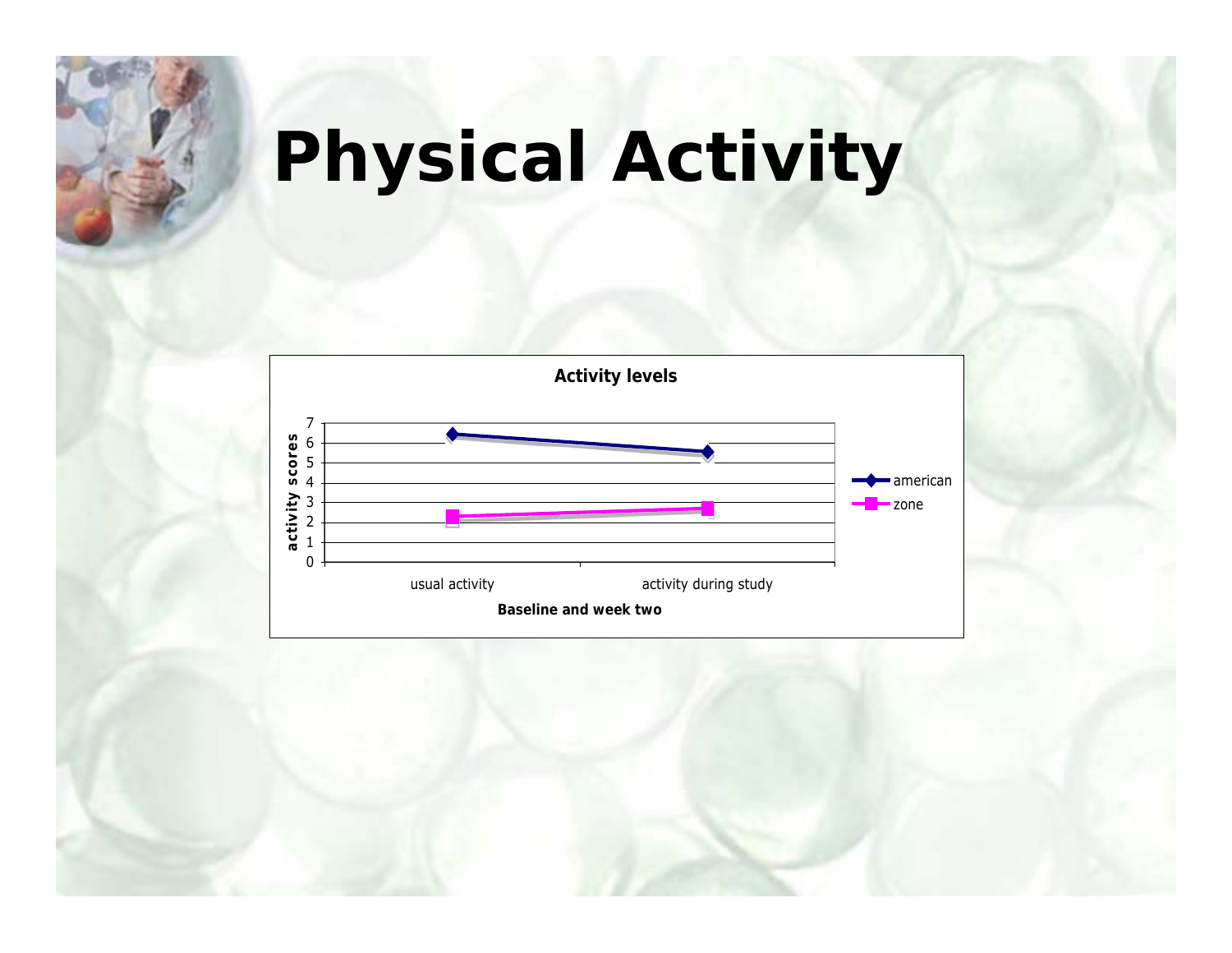## **Cognitive Functioning**

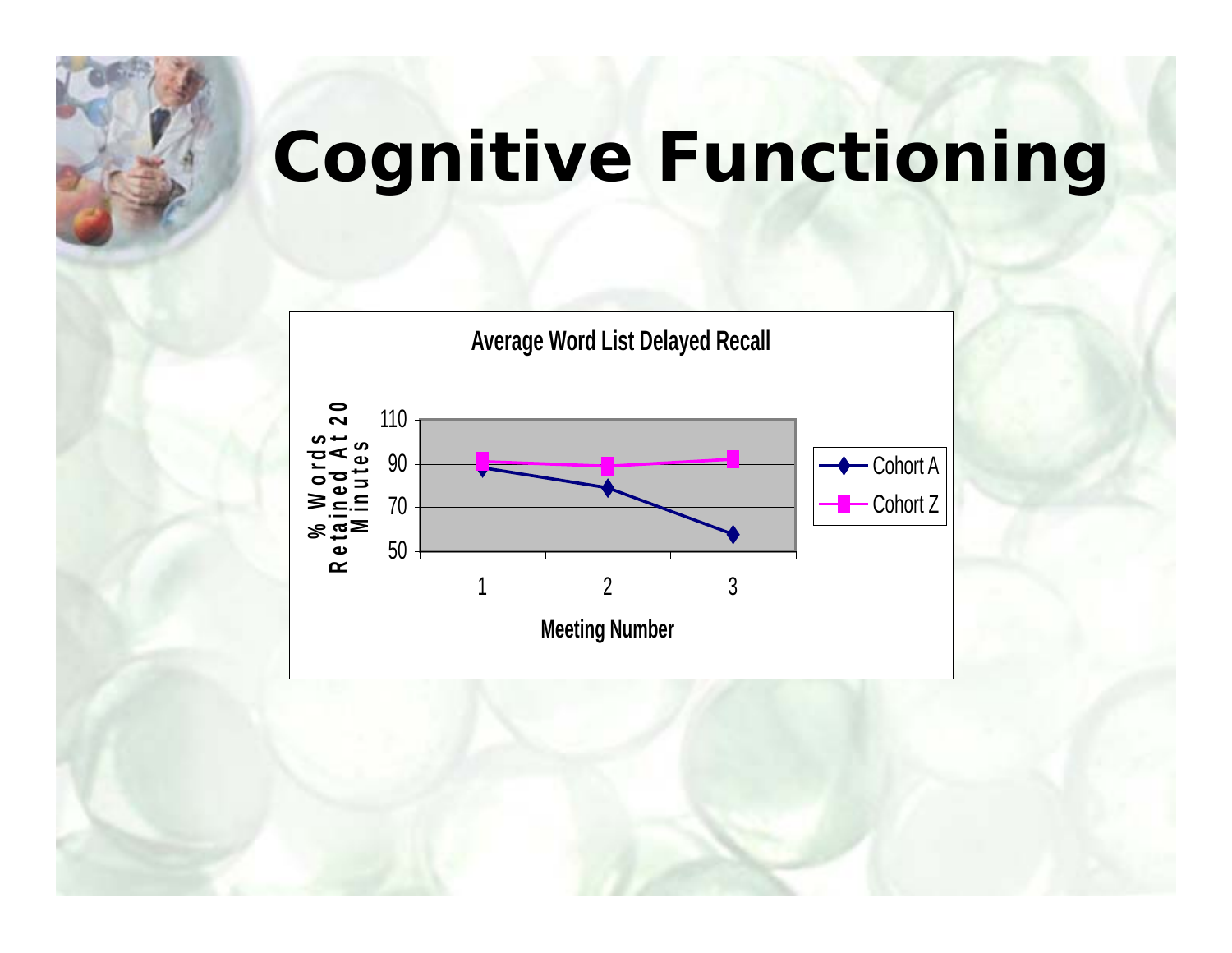## **Results Summary**

Weight decreased (p < 0.001) Waist circumference decreased (p=0.006) Total cholesterol decreased (p=0.03) TG/HDL ratio decreased (P=0.04) AA/EPA ratio decreased (p < 0.001) Cognition (Verbal Word Retention) increased (p=0.03)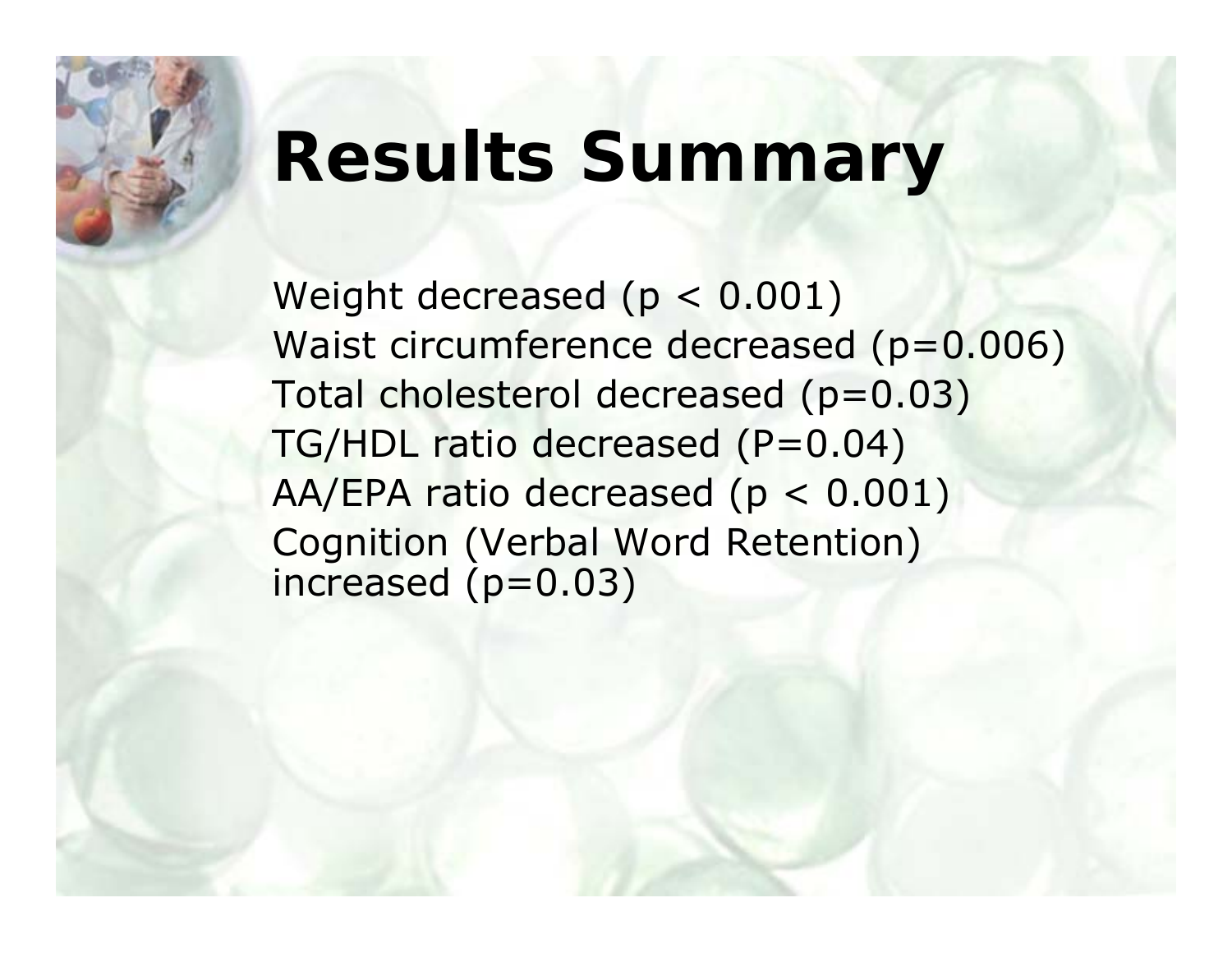

#### **Effect of the Zone Diet on Profile of Mood States (POMS)**

Vigor +9% p < 0.0001 Anger - 8% p < 0.001 Anxiety - 6% p < 0.01 Fatigue  $-6\%$   $p < 0.04$ Depression  $-6\%$  p <  $0.01$  $Confusion$   $-4\%$   $p < 0.04$ 

Fontani et al Eur J Clin Invest 35: 691 (2005)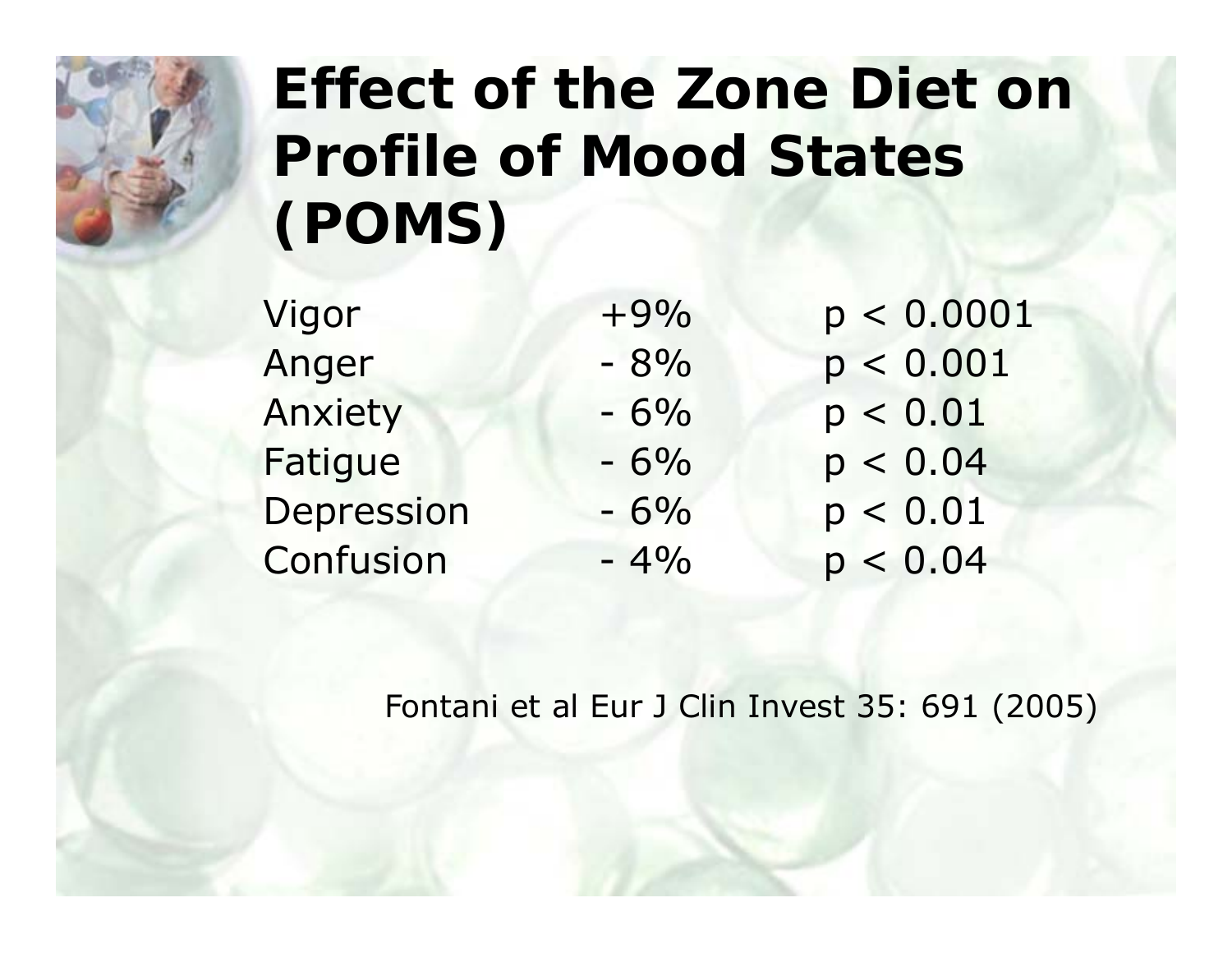## **Brain Wave Patterns**

Gamma (>35 Hz) – Unconscious behavior

Beta (13-35 Hz) –Focused activity

Alpha (8-13 Hz) – State of calmness

Theta (5-8 Hz) – Creative activity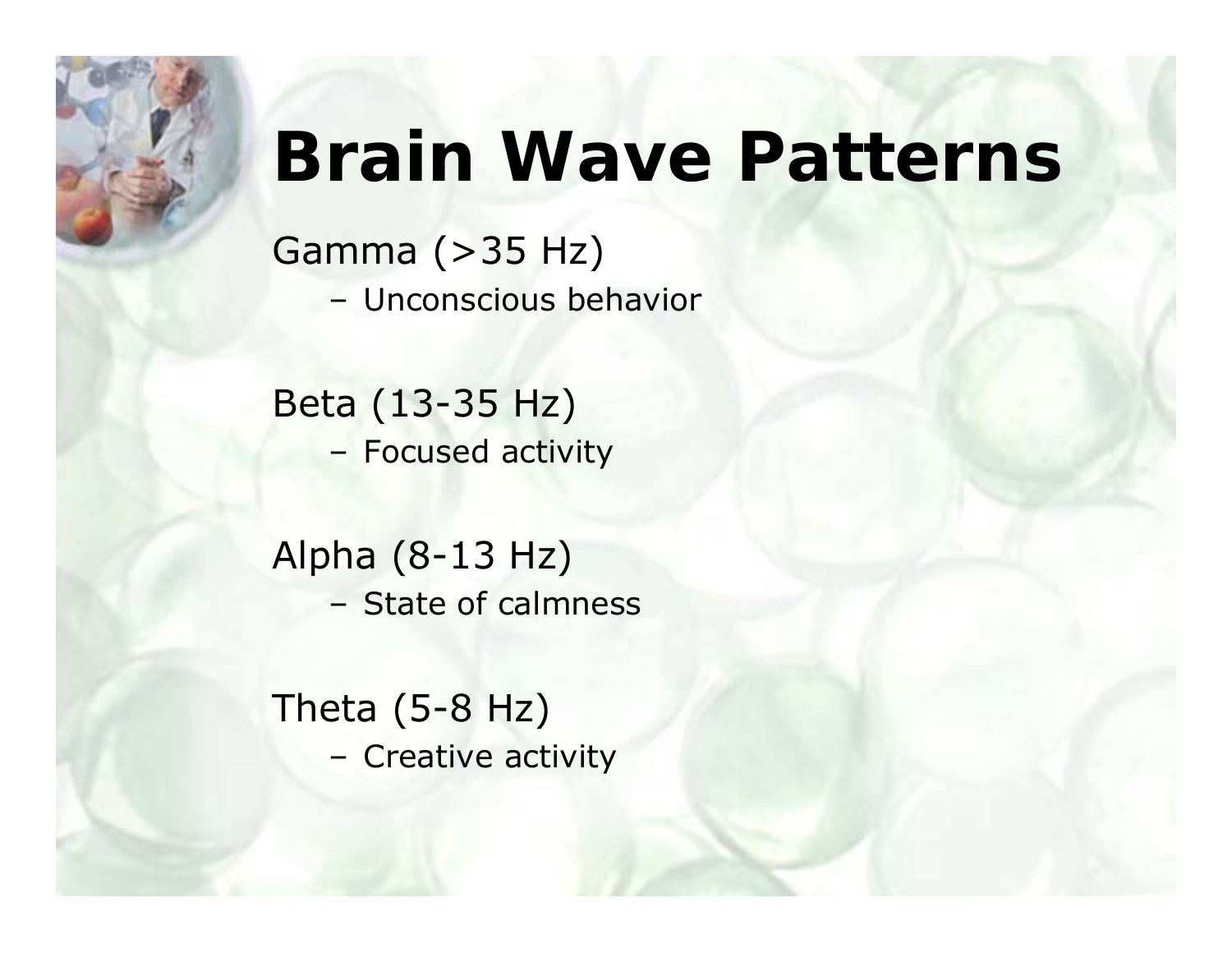# **Effect of the Zone Diet on Brain Wave Patterns**

| <b>Beta</b> | $-33%$ | p < 0.0001 |
|-------------|--------|------------|
| Alpha       | $+18%$ | p < 0.01   |
| Theta       | $+11%$ | p < 0.01   |

Fontani et al Eur J Clin Invest 35: 691 (2005)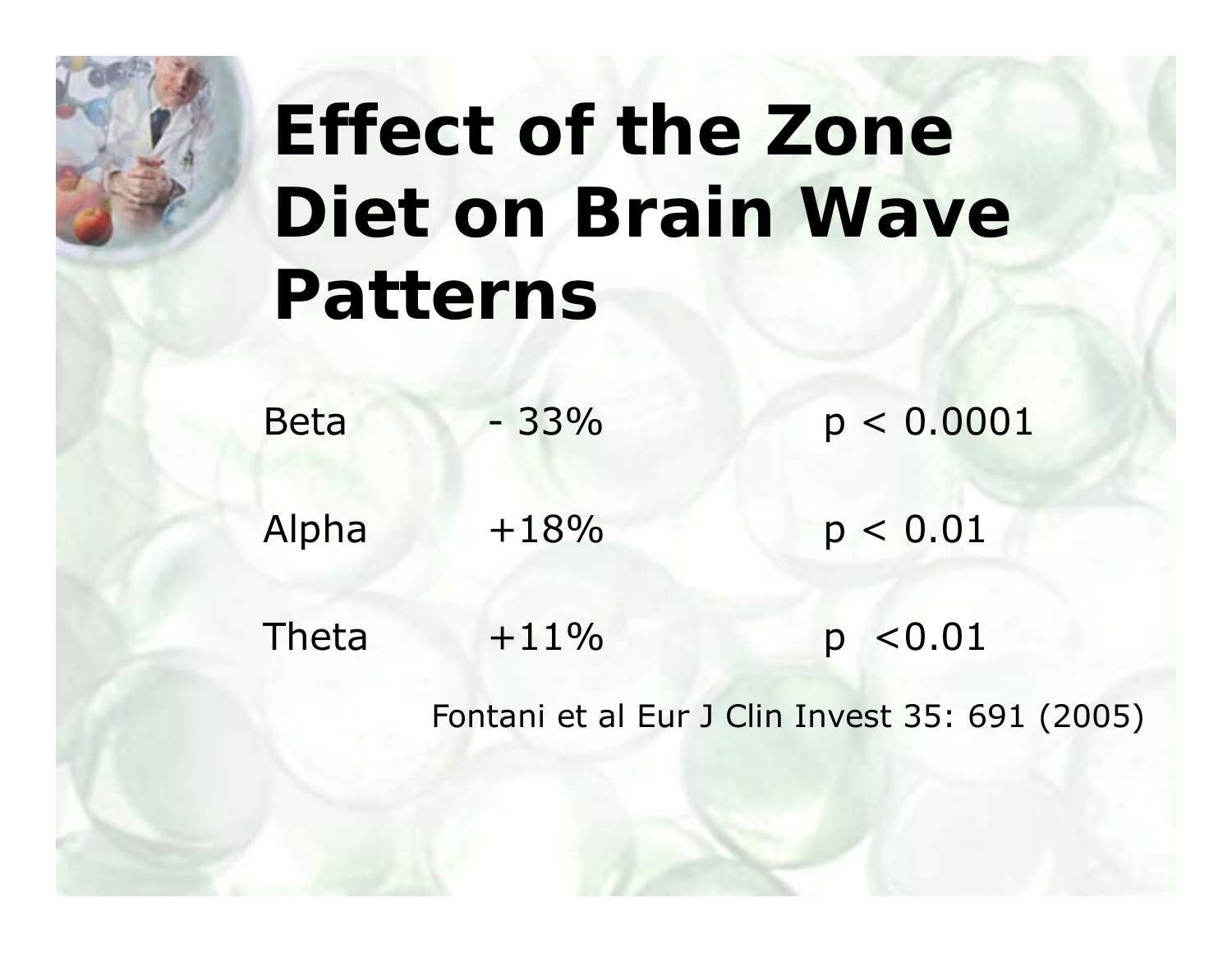# **Conscious and Unconsciousness Mind**

Conscious mind

- Make decisions on facts
- Awareness on task at hand
- –Relatively slow (40 stimuli/second)
- Manual control

#### Unconscious mind

- –Ingrained behavior (habits)
- –Extremely fast (20 M stimuli/second)
- –Allows multi-tasking
- –Auto-pilot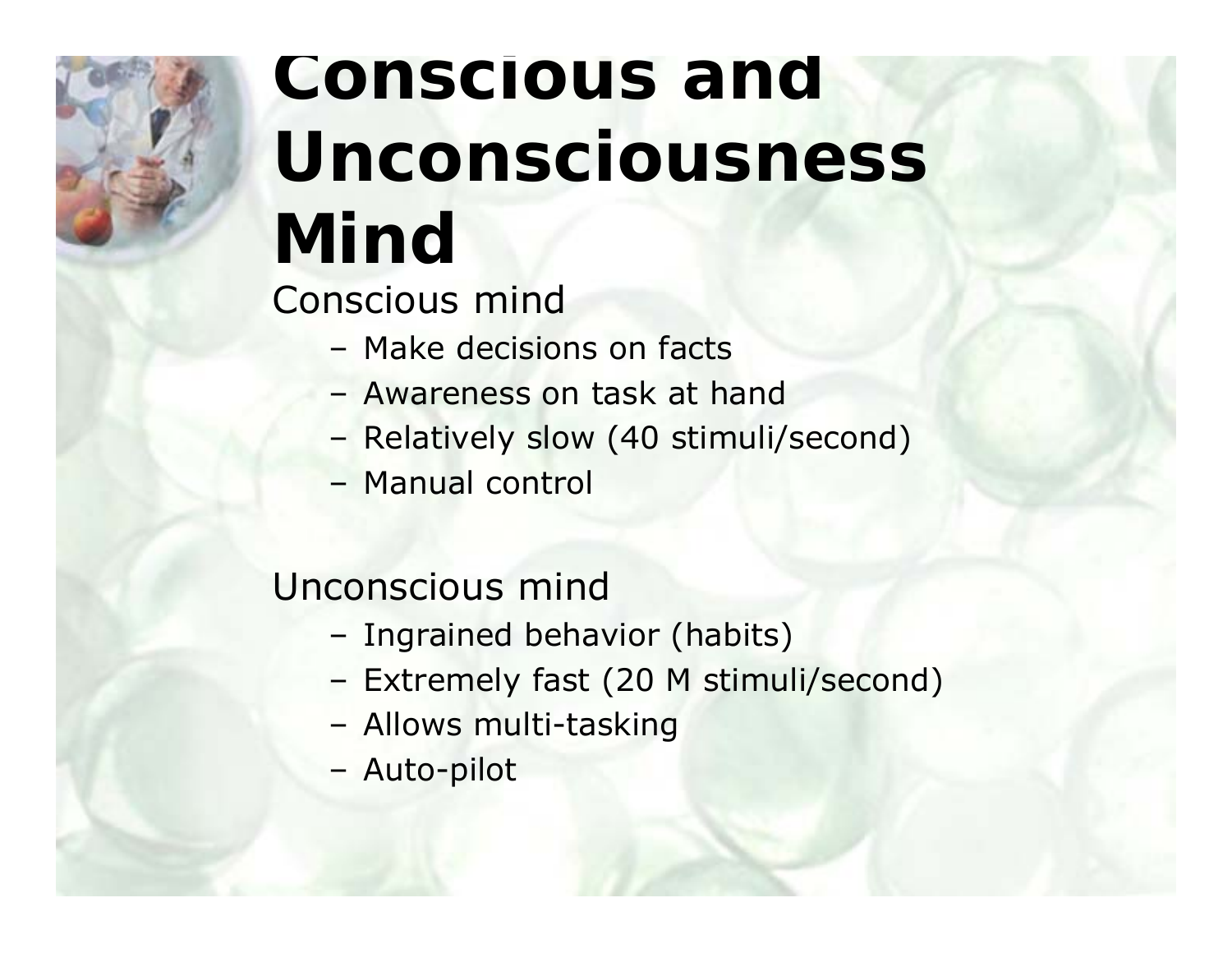# **Awareness Controls Which Mind Has the Upper Hand** Conscious mind can observe behavior

- – Can stop existing behavior and create new one
- Free will

Conscious mind operates in both past and future

Subconscious mind operates only in present

Subconscious mind takes over when conscious mind is not paying attention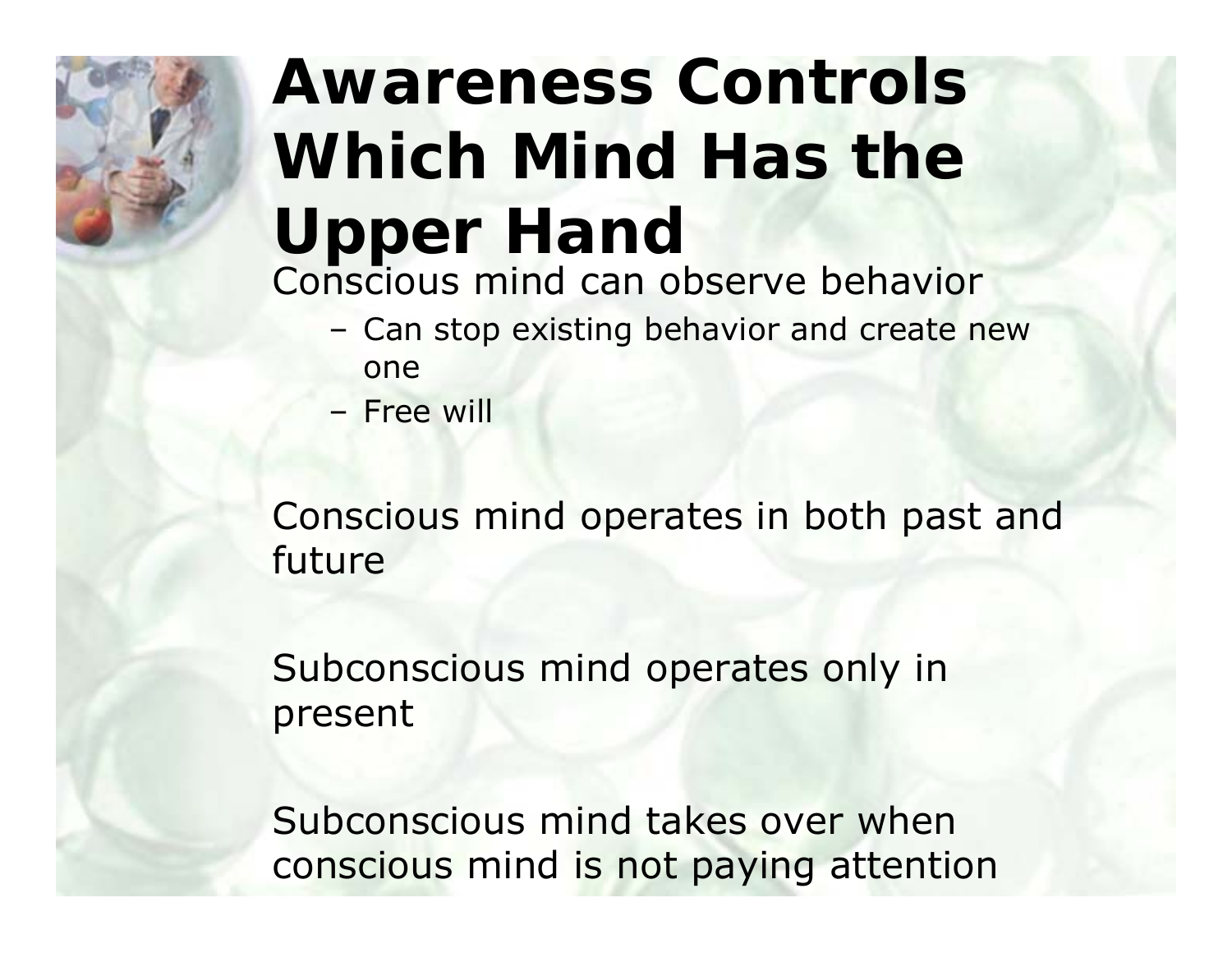# **Mind-Body-Diet Connection**

How diet can affect inflammation

How diet can affect cytokines

How diet can affect epigenetics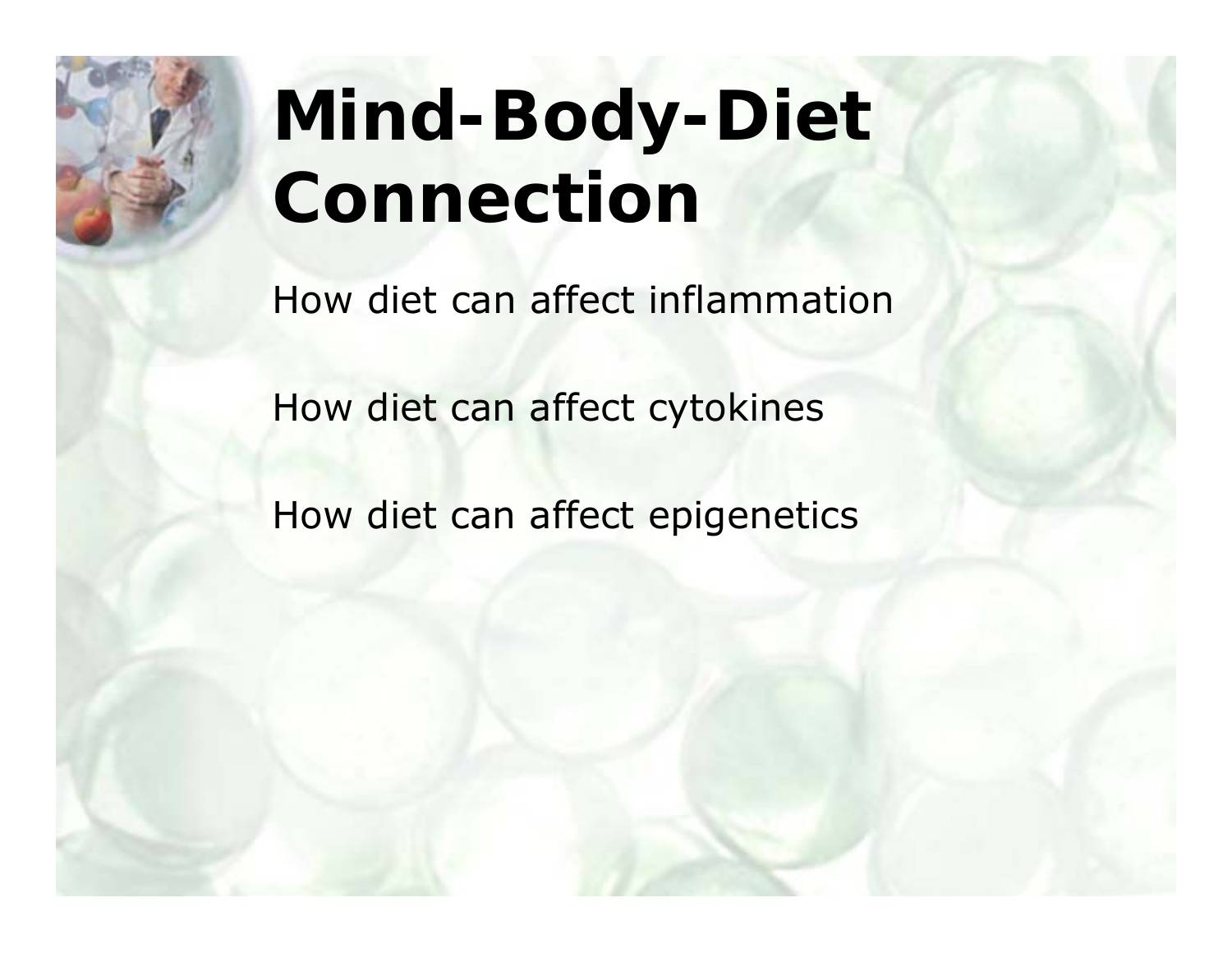## **High-dose Fish Oil**

Reduces pro-inflammatory eicosanoids – Lowers need for cortisol

Reduces TNF and IL-6

Increases telomeres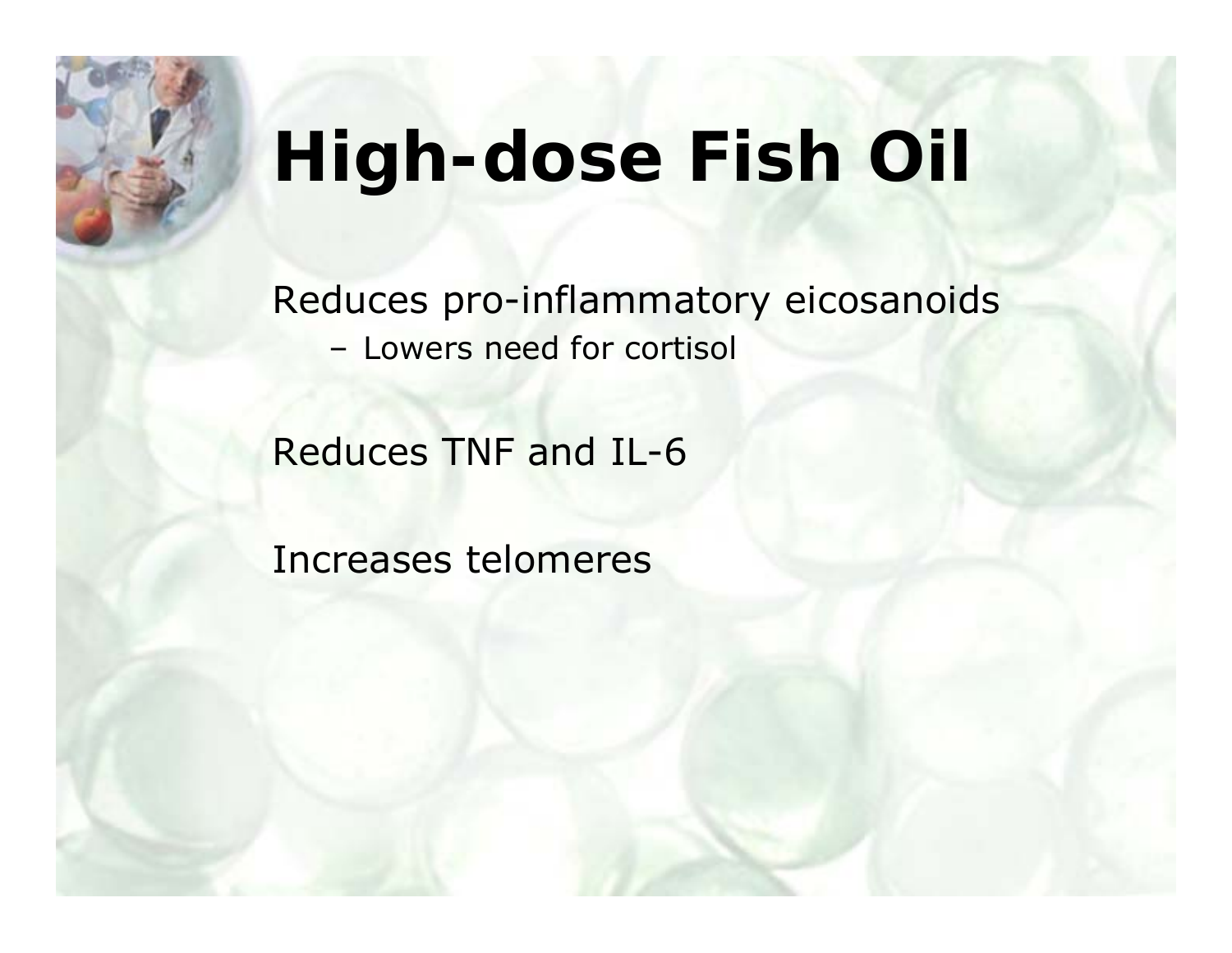#### **Stable Blood Sugar Levels Lowers Need for Cortisol**

Stabilization of blood sugar for the brain

Decreased need to convert muscle protein into glucose (neoglucogenesis)

–Requires cortisol

Ketogenic diets increase cortisol and decrease thyroid

–Ebbling et al. JAMA 307: 2627 (2012)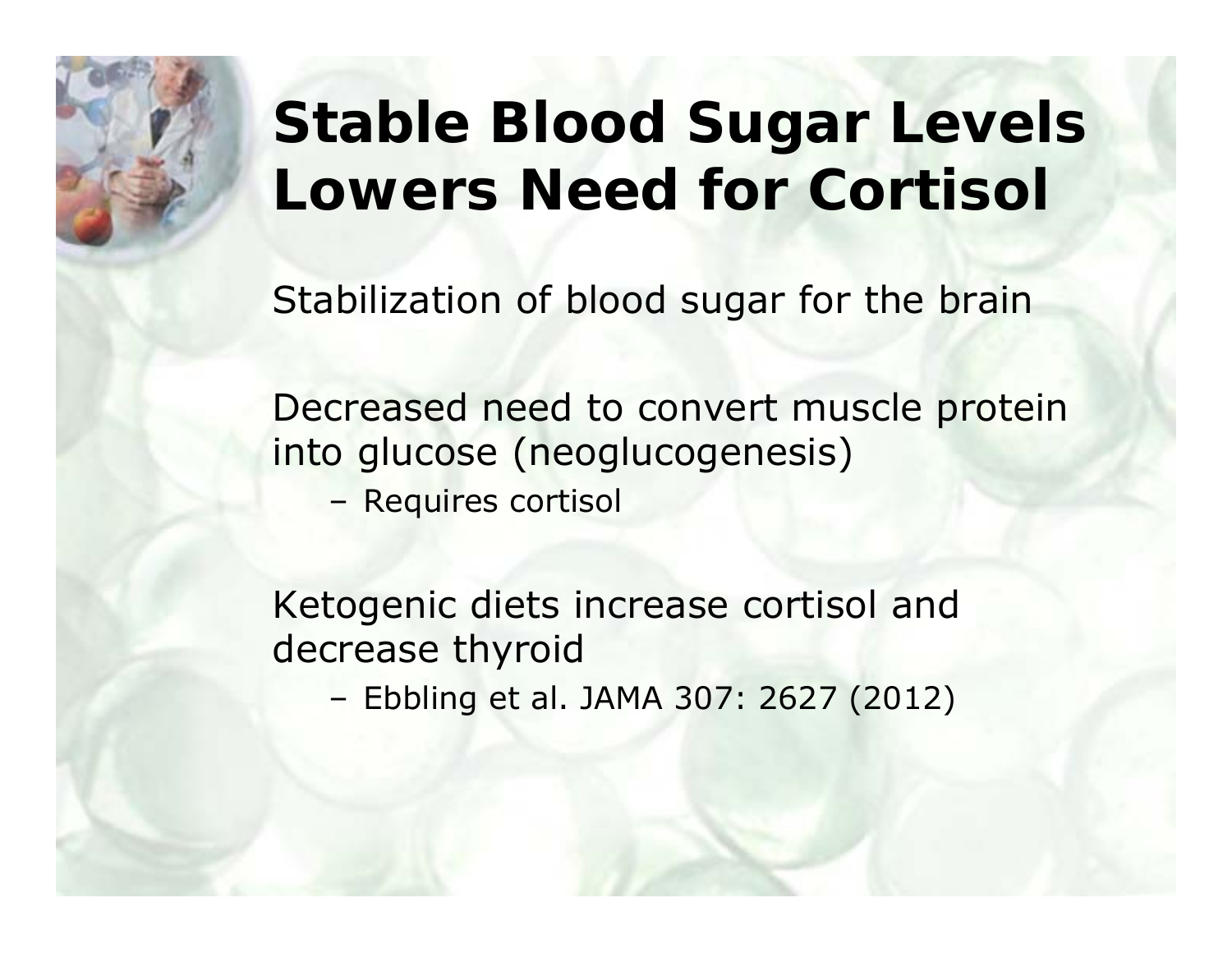

## **Cortisol Reduction "Drugs** "

Zone Diet

High-dose EPA and DHA

Moderate exercise

Meditation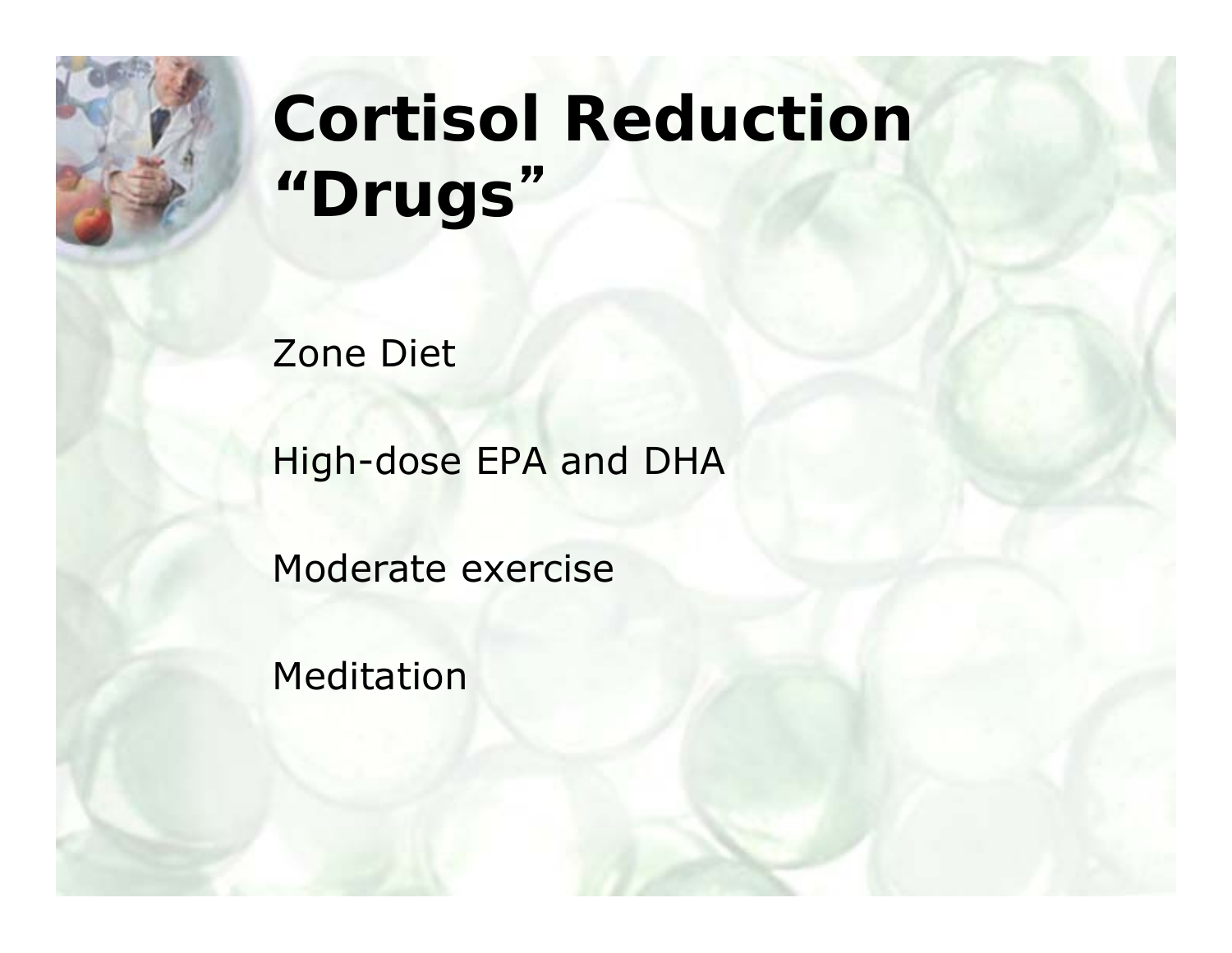### **Science of Meditation**

Develop awareness

Reduce stress

Increases telomere length

Epigenetic changes

– Kaliman et al Psychoneuroendocrinology 40:96 (2015)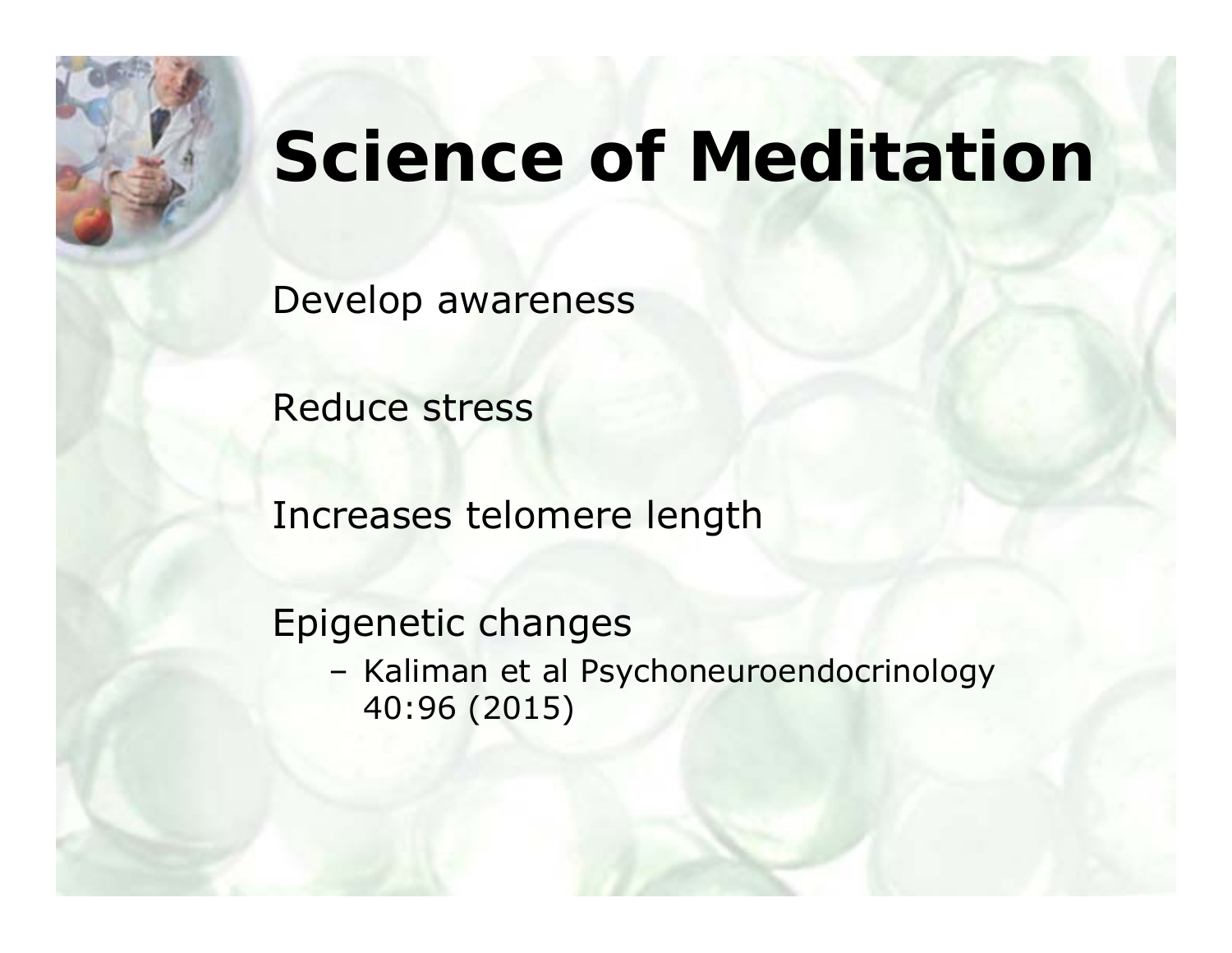### **Making Meditation More Effective**

#### Controlling hormones by the diet

- Blood
- Gut
- Brain

How?

- Zone Diet
- –High-dose fish oil
- –Polyphenols
- Fermentable fiber